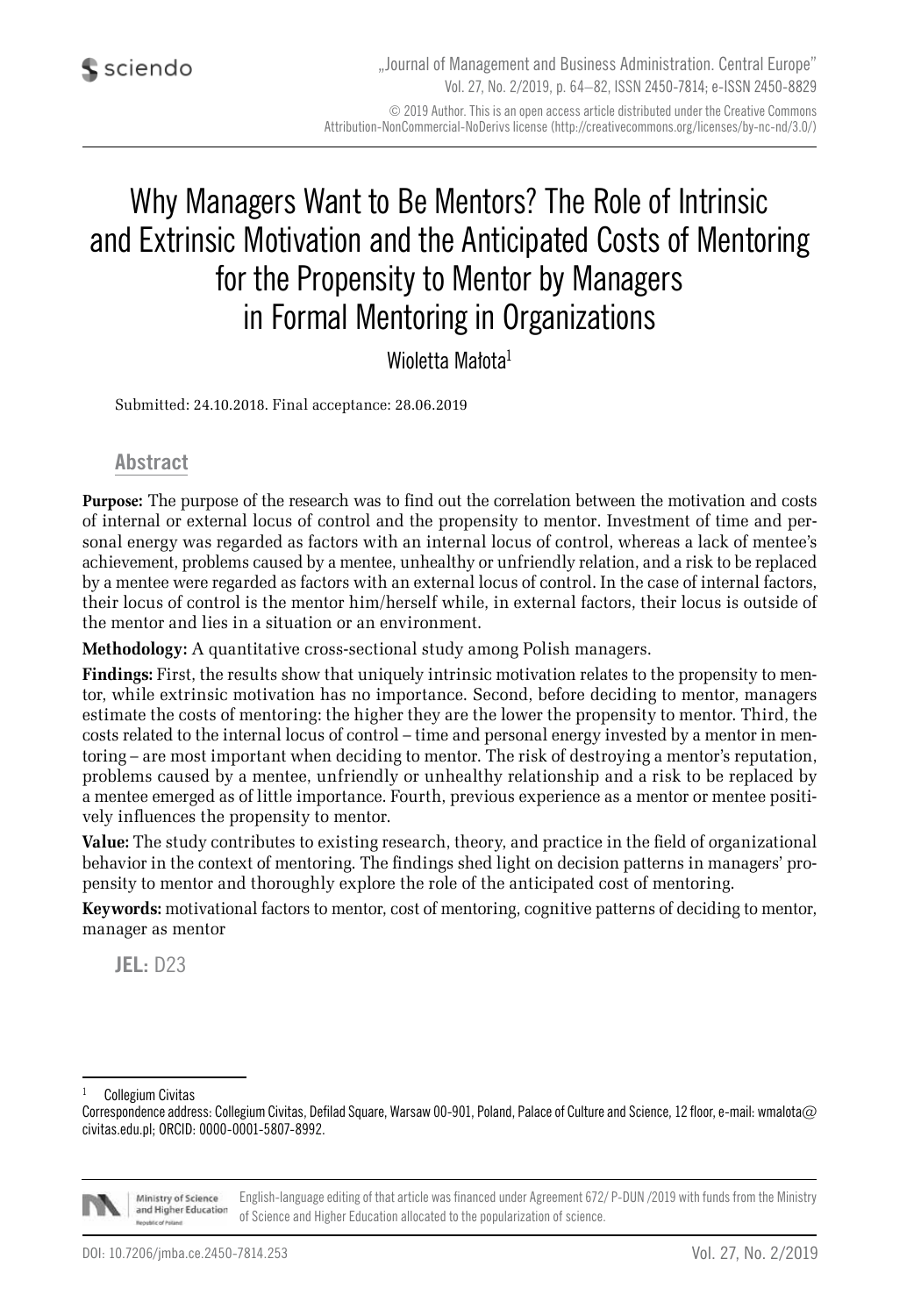## **Introduction**

Scholars observe a growing demand for mentors in organizations as – in the last thirty years –mentoring became an HR tool to support employees in their development (Ehrlich et al., 2004, Murray, 2006). Moreover, the increasing popularity of mentoring in organizations effects from several phenomena that occur on the labor market and in society. The first phenomenon is the growing population of the precariat (Standing, 2014). As companies compete on the global market, they try to cut personnel costs, among others, by employing people for a limited time, a set project, or on a self-employment basis. This practice has many implications: "temporary workers" do not know the organizational culture of the company they work for as they are outsiders. They do not know its norms, values, behaviors, and practices, which slows them from reaching optimal effectiveness. To prevent or diminish its negative impact, employers offer "temporal workers" mentors who share organizational knowledge and practices. This creates a growing demand for mentors among managers employed in an organization.

High expectations of high-level managers' competencies and experience in many functions, industries, and markets lead them to ask their companies for mentors at a similar or higher professional level. Thus, it creates a renewed demand for mentors among C-level managers.

Aware of current labor market tendencies – among them, the flexibility of job or employment as external specialists – employees themselves seek to accumulate as many skills and experiences as possible, just in case of a future more precarious working conditions. They actively search for professional development opportunities by asking for mentoring in their organizations. The new career context (Kram and Ragins, 2007) creates a demand for mentors.

The popularity of social mentors supporting in mentoring programs youth, women, minorities or volunteers, and mentors in education, has contributed to the good reputation of mentoring as a way of development of people in society. An additional factor that contributes to the popularization of mentoring is the fact that traditional mentoring was delivered by a wise senior person to a younger one, very often in an instructive manner, which is now being replaced by new concepts of mentoring, such as learning partnership or learning collaboration. This further supports the expansion of mentoring as a learning method in organizations.

There is yet another phenomenon observed in the twenty-first century, which contributes to the popularity of mentoring. The development of the Internet in the twentieth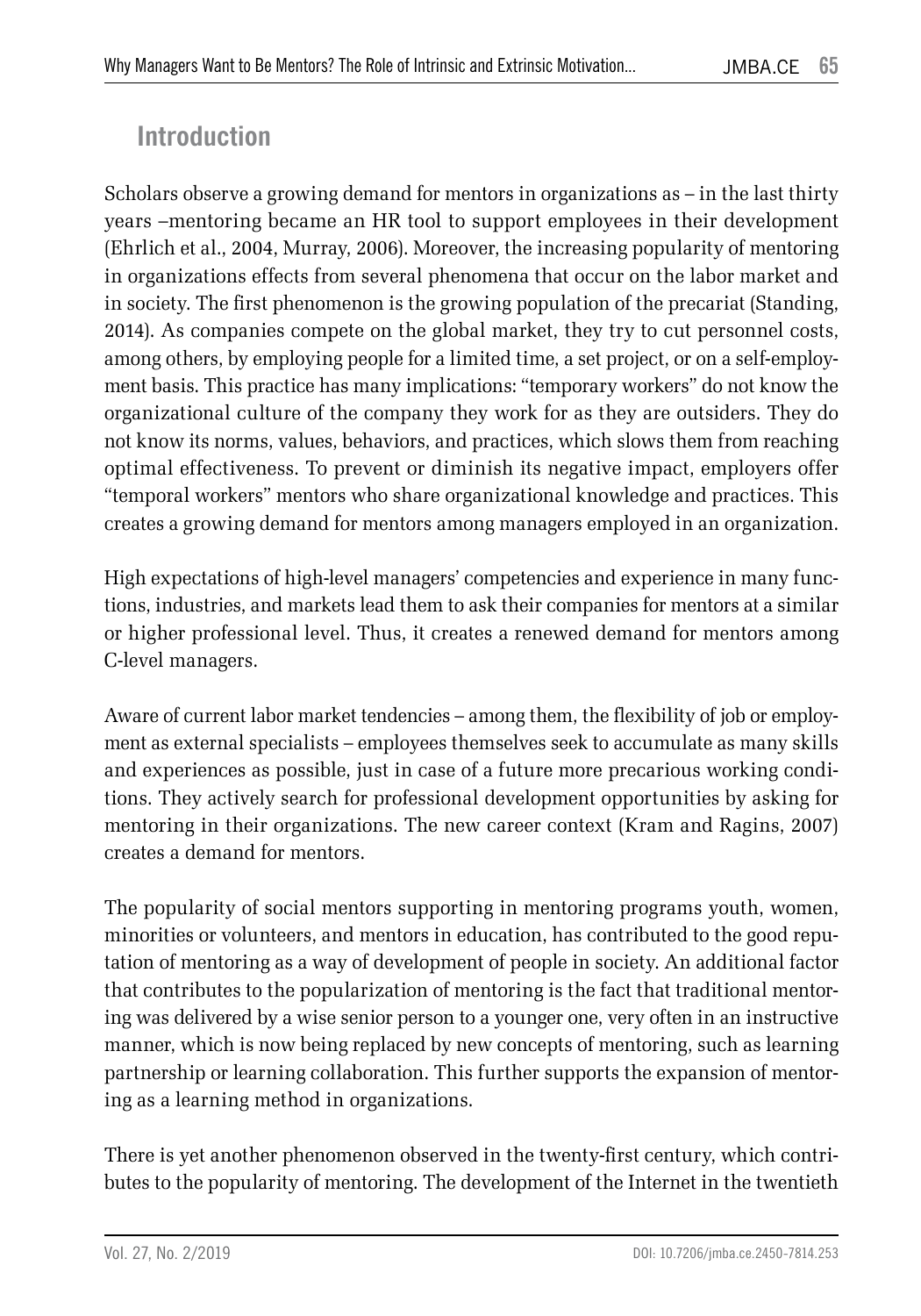century offered people easy access to information and the sharing of experiences on different forums. Thus, the Internet developed in its users a more proactive approach to learning, evident in seeking an occasion to enhance one's skills in every relation. This proactive approach of a mentee (Higgins and Kram, 2001, p. 268; Lane and Clutterbuck, 2016, p. 72) who seeks a mentor and treats mentoring as a partnership of learning further contributes to the growing need for mentors in organizations. In light of these facts and this phenomenon, finding what motivates and demotivates people in organizations to take the role of a mentor seems to be of great importance.

The purpose of the current study is to contribute to a more comprehensive understanding of mentors' behavioral patterns, thus finding their motivation to mentor and the important factors, which may be regarded as the possible costs connected to this role. The research scrutinized the phenomenon of the propensity to mentor on a cohort of managers with the assumption that – in a formal mentoring program – they would mentor mentees with whom they have no direct hierarchical dependency. Previous mentoring or mentee experience was not a requirement.

The study examined whether managers want to be mentors, considering the many tasks and obligations that they have and the general claim that they are overworked, which often is the reason for a low propensity to mentor. Two variables measured the propensity to mentor: the willingness to mentor and the declared engagement in mentoring.

The research had two main goals. First, to evaluate the importance of intrinsic and extrinsic motivation of the willingness to mentor and the engagement in mentoring (part one of the study). Second, to find which factors called "costs of mentoring" are connected with the role of the mentor and how important are they for managers (part two of the study). First part results were meticulously discussed in the article published in the *Journal of Management and Business Administration. Central Europe* (Małota, 2017), while the role of anticipated costs of mentoring and the propensity to mentor is the subject of the current paper.

The goal of the current study into the costs of mentoring was to examine two main hypotheses; that (1) the higher the anticipated costs of mentoring, the lower the propensity to mentor; and, that (2) costs of mentoring of an internal locus of control are more important than the costs of an external locus of control. Furthermore, the paper explores the role of previous experiences as a mentor or mentee in the propensity to mentor and how a managerial position moderates the perception of costs of mentoring.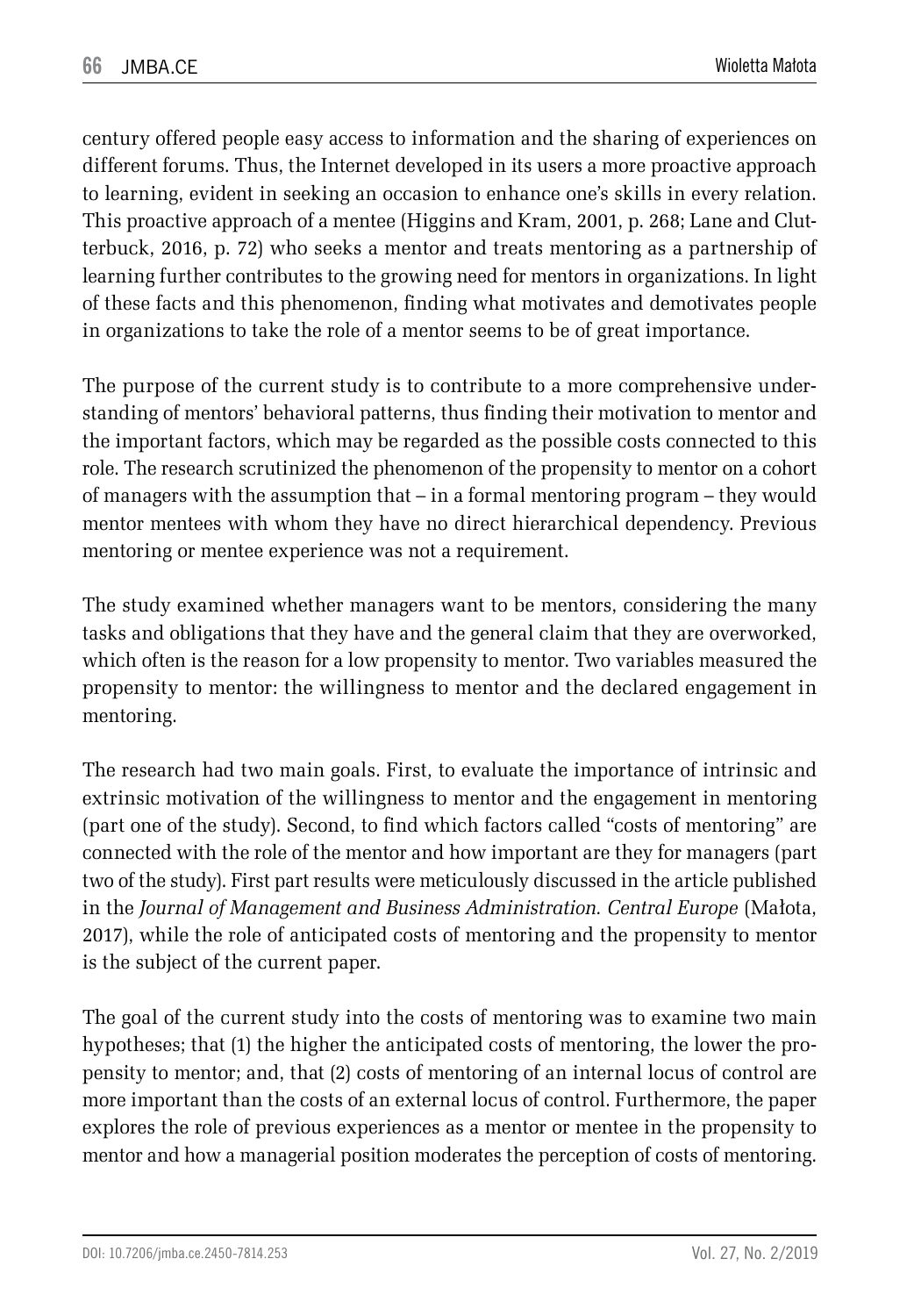In order to understand the results of the current study, this paper presents some results from the first part of the study on the propensity to mentor.

## **Theoretical Background**

The theory of planned behavior (Ajzen, 1991, p. 188; 2005, p. 119) argues that intention is often the best predictor of future behavior. To evaluate managers' propensity to mentor, the study asked them to access their declared willingness and engagement in mentoring.

The role of the mentor is traditionally voluntary, with no financial gratification, so every prospective mentor is driven by certain motives. In her seminal research on mentoring relationships, Kram observes that mentors' motivation in the development of others "is stimulated by both instrumental and psychological needs" (1985, p. 89). Newby and Heide (1992) discuss intrinsic (cooperation, challenge, increased competence) and extrinsic (monetary gains, assistance with job-related tasks, enhanced organizational reputation) reinforcements that influence the propensity to mentor. The current study categorizes motivational factors into two types – intrinsic and extrinsic motivation – based on Kram's categorization and the self-determination theory (Ryan and Deci, 2000). Assuming the claim of the latter that intrinsic motivation is more important for deciding than the extrinsic one, the current study planned to gather more insight into the intrinsic motivation of mentors when evaluating two kinds of intrinsic motives based on a concept by Allen et al. (1997): self-benefits and others-benefits motives.

The social exchange theory assumes that people enter a social relation, in which benefits exceed costs, and they undertake and continue the activities that bring more benefits (Homans, 1961, p. 13). Scholars often define mentoring relations as undertaken under the principle of the social exchange theory because, before entering a mentoring relationship, both mentor and mentee consider its anticipated costs and benefits (Allen, 2004, p. 470; Young and Perrewe, 2004, p. 105).

The role of a mentor may bring benefits or costs (Turban and Lee, 2007, p. 23). The anticipated costs may contribute to the fact that mentoring may be seen as a relation that causes more problems than benefits (Ragins and Scandura, 1999, p. 498). Among the potential benefits of mentors are the development of new skills and advanced competencies, the enhancement of professional qualifications, the building of a network of mentees who support the mentor, and personal satisfaction and gratification (p. 23).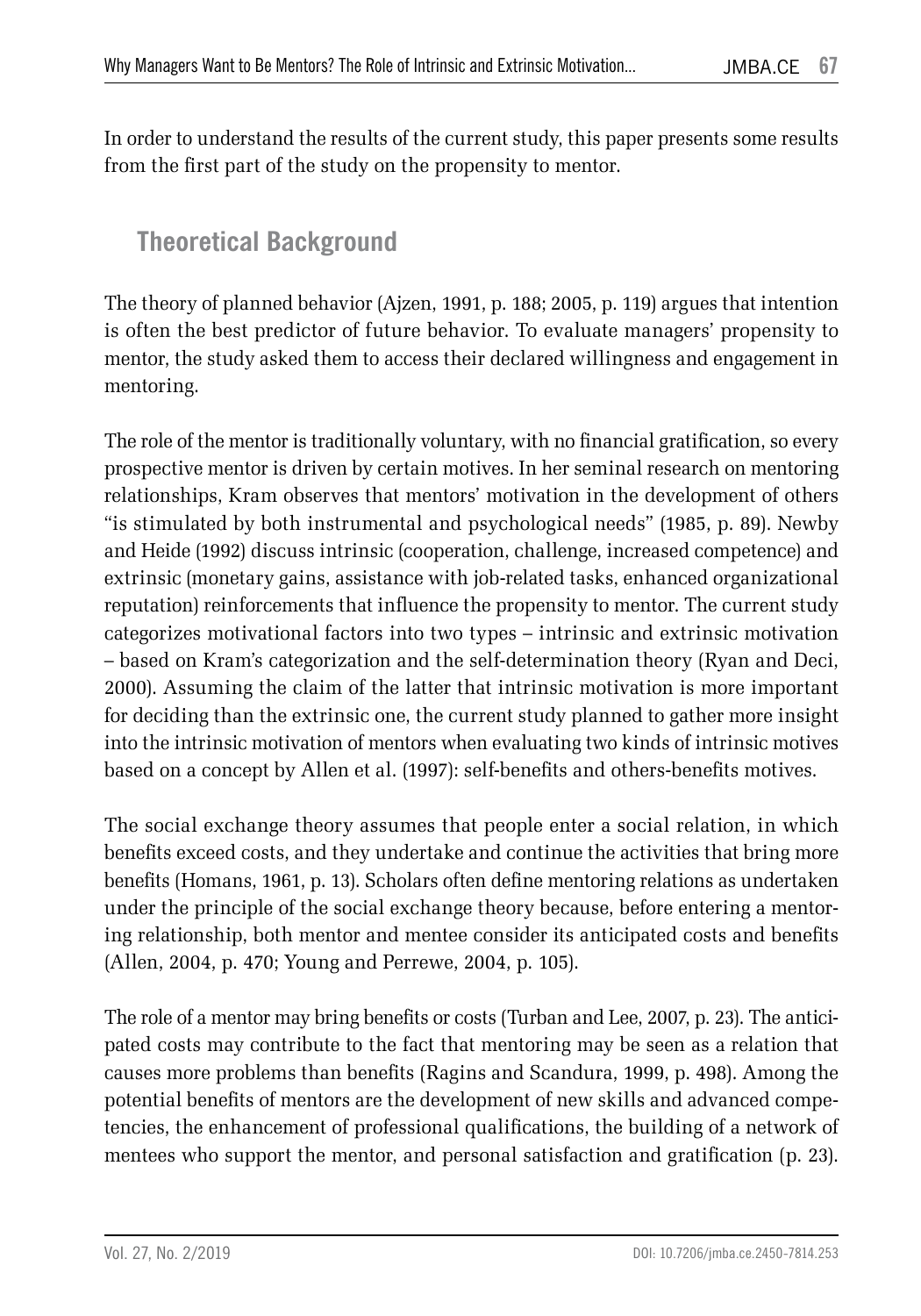The potential costs that a mentor may experience are: the time required for mentoring sessions, personal energy invested in the relationship, neglectful success of a mentee that may impact mentor's reputation (Ragins, 1997, p. 92), a dysfunctional relationship, and a risk of being replaced by the mentee (Halatin and Knotts, 1982, p. 27).

The mentoring literature mentions previous experience as a mentor or as a mentee as a motivational factor to mentor. Kalbfleisch formulated the mentoring enactment theory, which proposes that a person experienced in mentoring will more willingly assume this role in the future (2007, p. 501). Moreover, this behavioral pattern may be justified through the model of behavioral consistency (Wernimont and Campbell, 1968), which allows past behaviors to constitute reliable predictors of future behaviors.

## **Respondents and Procedure**

The research was conducted from September to October 2014, both online and paper, among managers in Poland. Information about the online survey was emailed to different business organizations with a request for a response from their members and published in an online HR magazine. To ensure a common understanding of the research questions, it defined the following notions in the introductory part: organizational mentoring, formal mentoring, mentoring process, and the lack of reporting dependency between mentor and mentee. A selection criterion for respondents was employed to consider organizations that employ more than 50 people as formal mentoring in small and medium organizations in Poland is not a common phenomenon (www.parp.gov.pl. Mentoring w praktyce polskich przedsiębiorstw, 2014). The respondents were 166 managers (80 females and 86 males) who work in organizations with more than 50 people.

Previous experience as a mentor was not a condition to participating in the survey as it measured the declared willingness to mentor. The distribution of respondents at managerial levels was: 95 line managers (57.3% of all respondents), 53 managing other managers (31.9%), and 18 general directors (10.8%). 30 managers (18.1%) worked in an organization with 50–149 people; 22 (13.3%) in those with 150–249 people; and 114, the majority (68.8%), in companies with more than 250 people. 65 had previous experience as a mentor (39.2%) and, among them, 64 (98.5 %) were satisfied with their role. 61 managers (36.7%) had experience as a mentee, and  $90.2\%$  (n = 55) was satisfied with this experience.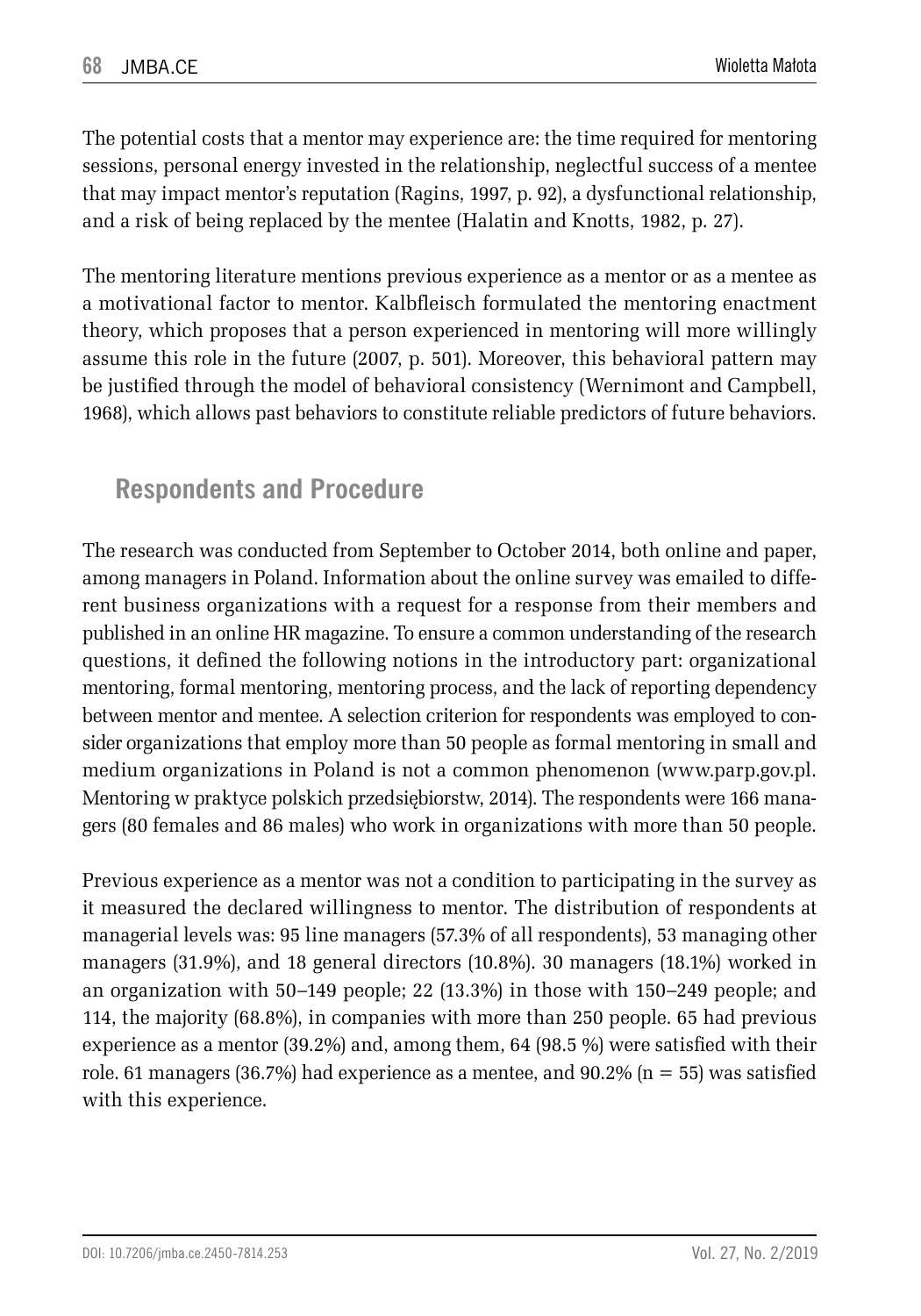#### **Measures**

**Dependent Variables** 

The propensity to mentor was measured by two variables: willingness to mentor and declared engagement in mentoring. This construct was designed to check the congruity of the propensity to mentor and, eventually, to track the bias of a positive declaration of willingness when compared with a second variable, the engagement in the mentoring process.

The willingness was measured with one item: "What would be your answer if offered the role of a mentor in a formal mentoring process?" The responses were recorded on a 5-point Likert-type response scale ranging from 1 (strongly disagree) to 5 (strongly agree). The higher score indicated the greater readiness to mentor. This item was placed as first in the survey.

The engagement was measured by four items on a similar scale as the willingness item. The questions about willingness were intentionally placed at the end of the survey, assuming that answers would be more conscious after the questions about the cost of mentoring (Małota, 2017); "1. As a mentor, I am ready to spend with my mentee at least four hours a month; 2. I am ready to be a mentor for two mentees in the same period of time; 3. I am ready to mentor an employee whom I do not know; 4. I am ready to share the knowledge; I am one of a few experts"  $(\alpha = 0.74)$ .

### **Independent Variables**

#### **Intrinsic Motivation**

The study examined the relationship between two kinds of motivation – extrinsic/ intrinsic and the propensity to mentor – with 59 items. The responses were recorded on a 5-point response scale ranging from 1 (not important at all) to 5 (very important). Intrinsic motivation ( $α = 0.93$ ) was divided into self-benefits ( $α = 0.90$ ) and others-benefits motivation ( $\alpha = 0.83$ ). Self-benefits motivation included four factors: development of professional competencies (α = 0.75), personal learning (α = 0.80), development of network (α = 0.81), and satisfaction (α = 0.77). Others-benefits motivation consisted of two factors: contribution to people's lives ( $\alpha = 0.78$ ) and contribution to an organization ( $\alpha = 0.70$ ; Malota, 2017).

#### **Extrinsic Motivation**

The study examined extrinsic motivation  $(\alpha = 0.91)$  in two categories: HR strategy  $(\alpha = 0.86)$  and administrative support  $(\alpha = 0.90)$ . HR Strategy consisted of six factors: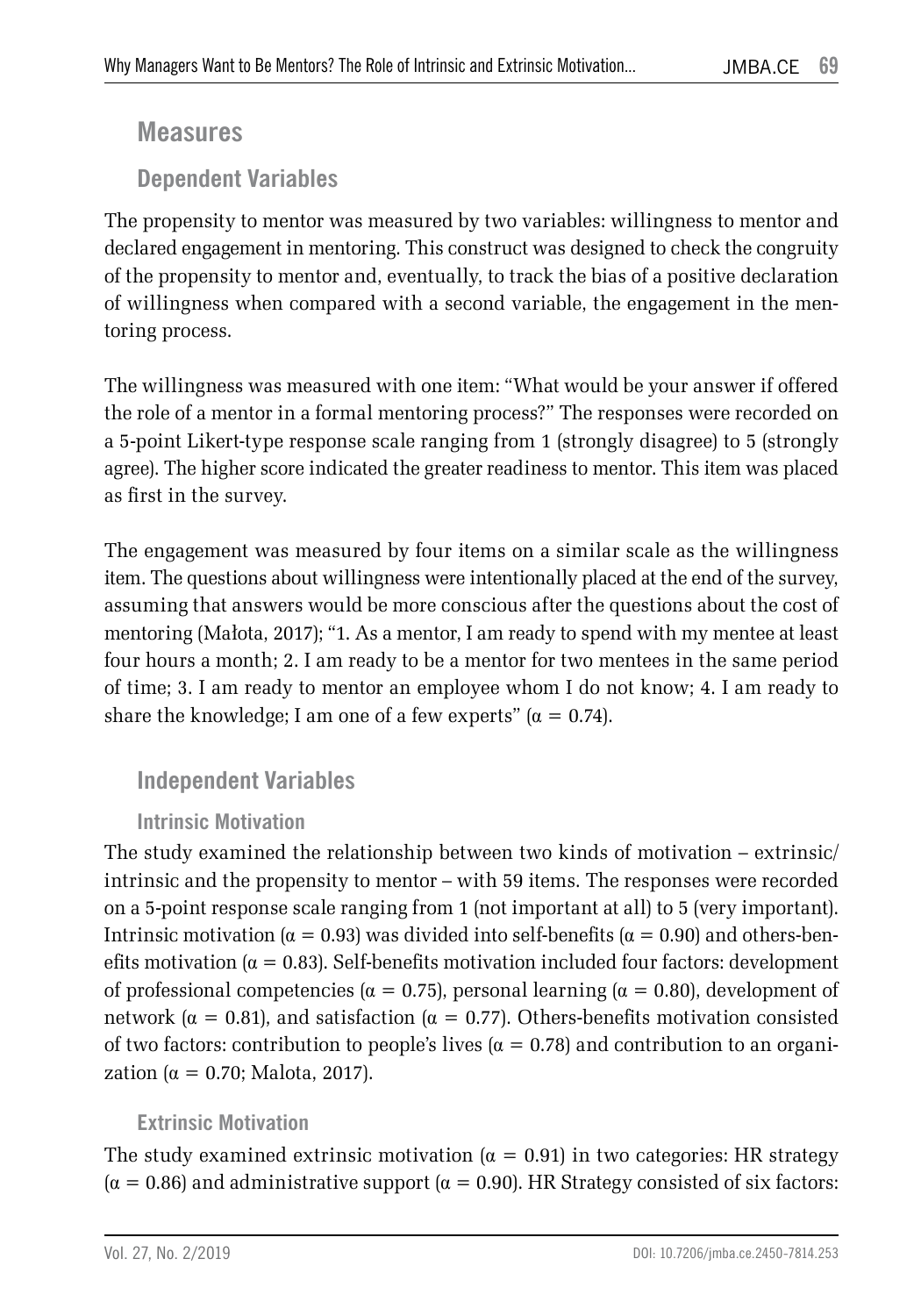mentor's gratification ( $\alpha = 0.87$ ), high position of a mentor in an organization ( $\alpha = 0.68$ ), mentor's competency regarded as leadership competency ( $\alpha = 0.69$ ), strategic importance of mentoring in an organization  $(\alpha = 0.84)$ , and additional remuneration alongside ethical aspects of mentoring  $(\alpha = 0.83)$ .

The ethical aspects of mentoring were measured with two items: "1. When deciding whether to mentor, how important is the organization's recognition that a lack of mentee success will not influence your reputation as a manager? 2. When making a decision to mentor, how important is the possibility that a mentor or mentee could exit the mentoring relationship with "no guilt?".

Administrative support ( $\alpha = 0.90$ ) consisted of four factors: mentors' selection system  $(\alpha = 0.86)$ , mentor and mentee matching system  $(\alpha = 0.52)$ , trainings for mentors  $(\alpha = 0.86)$ , and support in the administration of the mentoring process ( $\alpha = 0.71$ ; Małota, 2017).

#### **The Cost of Mentoring**

To assess the role of costs in the internal and external locus of control and to confirm the hypotheses, the study measured the following six items and statements: 1. Time commitment to mentoring (Mentoring takes too much time); 2. Personal energy engaged (Mentoring demands an investment of a great number of personal energy); 3. Risk of negative reputation (Lack of mentee's achievement may destroy a mentor's reputation); 4. Mentoring as the source of a problem (Mentoring brings more problems than benefits); 5. Mentoring relationship (Mentoring relation may be unhealthy and unfriendly); 6. Threat from a mentee (Mentee may take my position). The first two items (time and energy engaged) are the costs of internal locus of control, whereas items three to six show costs of the external locus. These questions appeared after questions regarding motivation.

### **Results**

#### **The propensity to mentor and types of motivations**

The first part of the study evaluated the willingness and engagement in mentoring. 83.7 % respondents ( $n = 166$ ) declared the willingness to mentor: 90% among women and 77.9% among men. Next, the study examined the importance of intrinsic and extrinsic motivation on the propensity to mentor. The results (Table 1) indicate significant differences in the correlation between intrinsic and extrinsic motivation both for the willingness to mentor and the engagement in mentoring. The propensity to mentor is influenced to a higher extent by intrinsic than extrinsic motivation.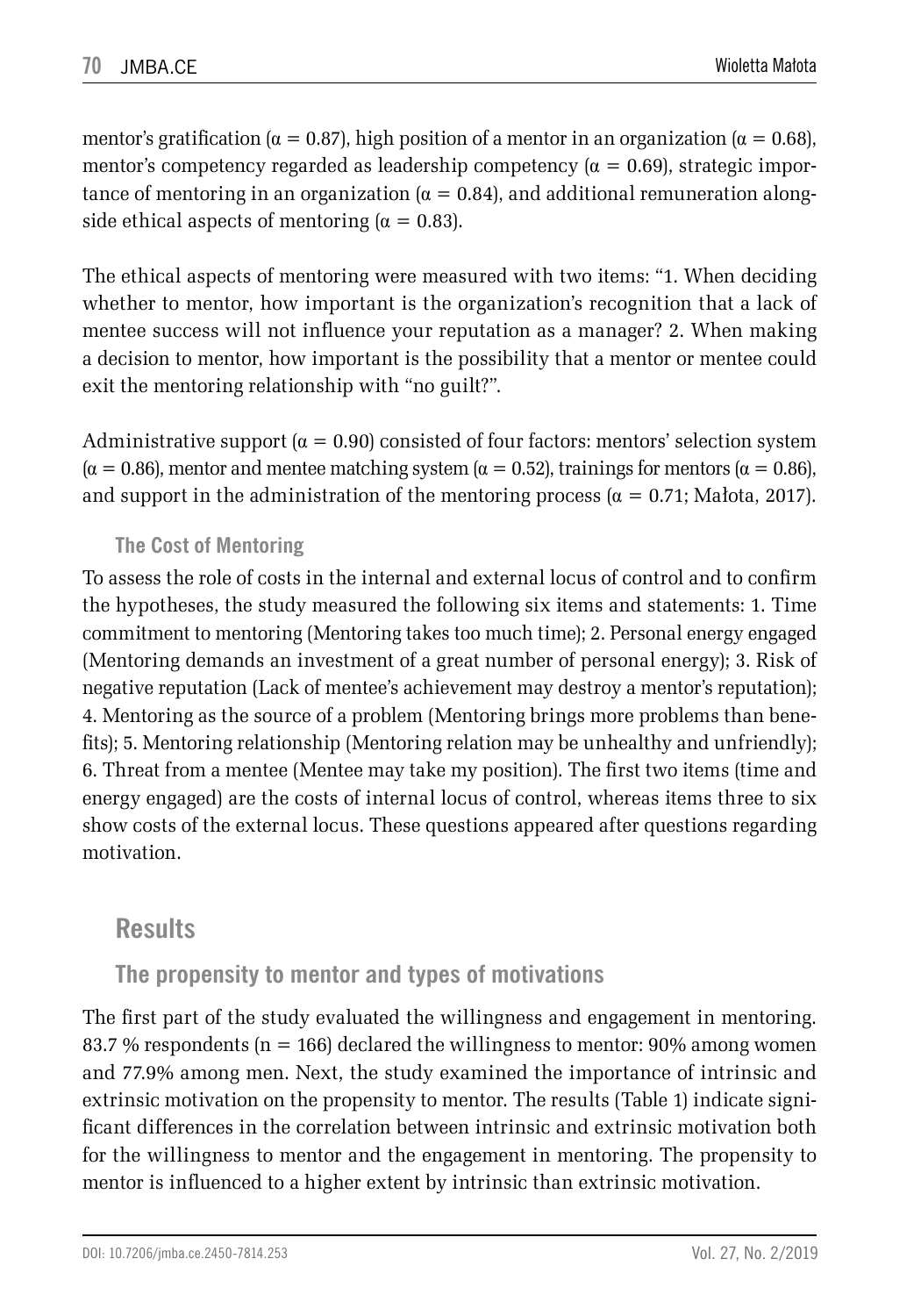**Table 1.** Correlation between intrinsic and extrinsic motivation in the level of willingness to mentor and engagement in mentoring

|                                   | Intrinsic motivation |       | <b>Extrinsic motivation</b> |       | Test      |       |  |
|-----------------------------------|----------------------|-------|-----------------------------|-------|-----------|-------|--|
|                                   | $r/\rho$             |       | $r/\rho$                    | D     |           | p     |  |
| Willingness to mentor             | $0.434**$            | 0.001 | $0.189**$                   | 0.007 | $3.10**$  | 0.002 |  |
| Engagement in mentoring $0.518**$ |                      | 0.001 | $0.251**$                   | 0.001 | $3.52***$ | 0.001 |  |

r – correlation coefficient r Pearson; ρ – correlation coefficient ρ Spearman; p – one sided statistical relevance; \*\* – p  $< 0.01$ ; \*\*\* – p  $< 0.001$ 

To find out managers' motivational pattern to mentor, the study examined the correlation of each factor of intrinsic and extrinsic motivation along with the willingness and an engagement to mentoring (Table 2).

**Table 2.** Correlation ρ Spearman between intrinsic and extrinsic motivation and the willingness to mentor along with Pearson correlations coefficient between intrinsic and extrinsic motivation and the engagement in mentoring

|                                                               | <b>Willingness</b> |       | <b>Engagement</b> |       |  |
|---------------------------------------------------------------|--------------------|-------|-------------------|-------|--|
| Variable                                                      | $\rho$             | p     | $r/\rho$          | p     |  |
| Development of professional competencies                      | $0.310**$          | 0.001 | $0.358**$         | 0.001 |  |
| Learning                                                      | $0.338**$          | 0.001 | $0.390**$         | 0.001 |  |
| Networking                                                    | $0.257**$          | 0.001 | $0.246**$         | 0.001 |  |
| Satisfaction                                                  | $0.352**$          | 0.001 | $0.372**$         | 0.001 |  |
| Intrinsic self-benefits motivation                            | $0.411**$          | 0.001 | $0.421**$         | 0.001 |  |
| Contribution to others life                                   | $0.374**$          | 0.001 | $0.404**$         | 0.001 |  |
| Contribution to an organization                               | $0.368**$          | 0.001 | $0.249**$         | 0.001 |  |
| Intrinsic others-benefits motivation                          | $0.409**$          | 0.001 | $0.359**$         | 0.001 |  |
| <b>INTRINSIC MOTIVATION</b>                                   | $0.434**$          | 0.001 | $0.518**$         | 0.001 |  |
| Gratification                                                 | $0.180*$           | 0.010 | $0.129*$          | 0.049 |  |
| High position of the mentor                                   | $0.256**$          | 0.001 | $0.148*$          | 0.029 |  |
| Recognizing mentor competencies as leadership<br>competencies | $0.260**$          | 0.001 | $0.179*$          | 0.010 |  |
| Strategic importance of mentoring in an organization          | $0.257**$          | 0.001 | $0.206**$         | 0.004 |  |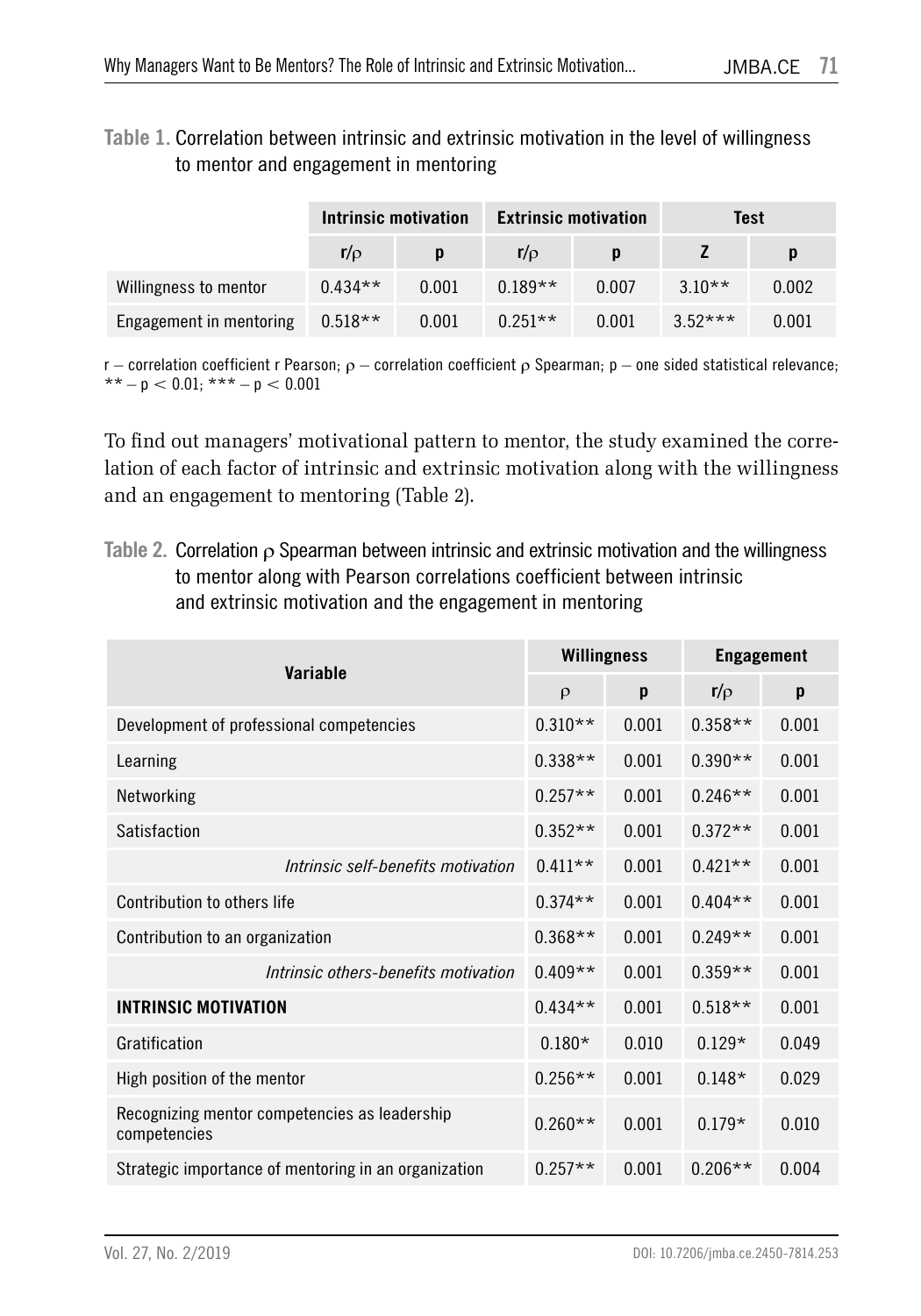| Additional salary                      |                    | 0.024     | 0.378 | $-0.019$  | 0.402 |
|----------------------------------------|--------------------|-----------|-------|-----------|-------|
| Presence of an ethical code of conduct |                    | $-0.148*$ | 0.028 | $-0.055$  | 0.239 |
|                                        | <b>HR Strategy</b> | $0.198**$ | 0.005 | 0.128     | 0.051 |
| Recruitment system                     |                    | $0.157*$  | 0.022 | $0.247**$ | 0.001 |
| Matching system                        |                    | $0.171*$  | 0.014 | 0.088     | 0.130 |
| Training for mentors                   |                    | $0.194**$ | 0.006 | 0.119     | 0.063 |
| Administrative support for the mentor  |                    | 0.108     | 0.083 | 0.113     | 0.074 |
|                                        | Systemic support   | $0.188**$ | 0.008 | $0.174*$  | 0.013 |
| <b>EXTRINSIC MOTIVATION</b>            |                    | $0.189**$ | 0.007 | $0.251**$ | 0.001 |

 $ρ$  – correlation coefficient  $ρ$  Spearman;  $p$  – one sided statistical relevance; r – Pearson correlations coefficient;  $-p < 0.05$ ; \*\*  $-p < 0.01$ 

The study shows a significant and statistically positive correlation between the willingness to mentor, all factors of the intrinsic motivation, and the engagement in mentoring. Moreover, it reveals a weak positive correlation of most extrinsic factors with the willingness to mentor, except for the existence of the ethical code of conduct (factor of HR strategy), which correlated negatively. There appeared no significant correlation for additional remuneration and administrative support.

The level of correlation between the willingness/engagement to mentor and two kinds of intrinsic motivation – self-benefit and others-benefit motivation – were respectively = 0.411 and  $\rho$  = 0.409 for willingness and r/ $\rho$  = 0.421 and r/ $\rho$  = 0.359 for engagement. This indicates that the managers apply the same importance to both kinds of intrinsic motivation when deciding to mentor. The results support a contention of motivational pluralism (Batson and Show, 1991).

### **Anticipated Costs and the Propensity to Mentor**

To examine the hypothesis that the higher the anticipated costs of mentoring the lower the propensity to mentor, the author calculated a correlation between anticipated costs, the willingness to mentor, and the engagement in the mentoring (Table 3).

The hypothesis was supported by the statistically significant negative correlation between the anticipated costs of mentoring, the willingness to mentor, and the engagement in mentoring. The results confirm the claim of the social exchange theory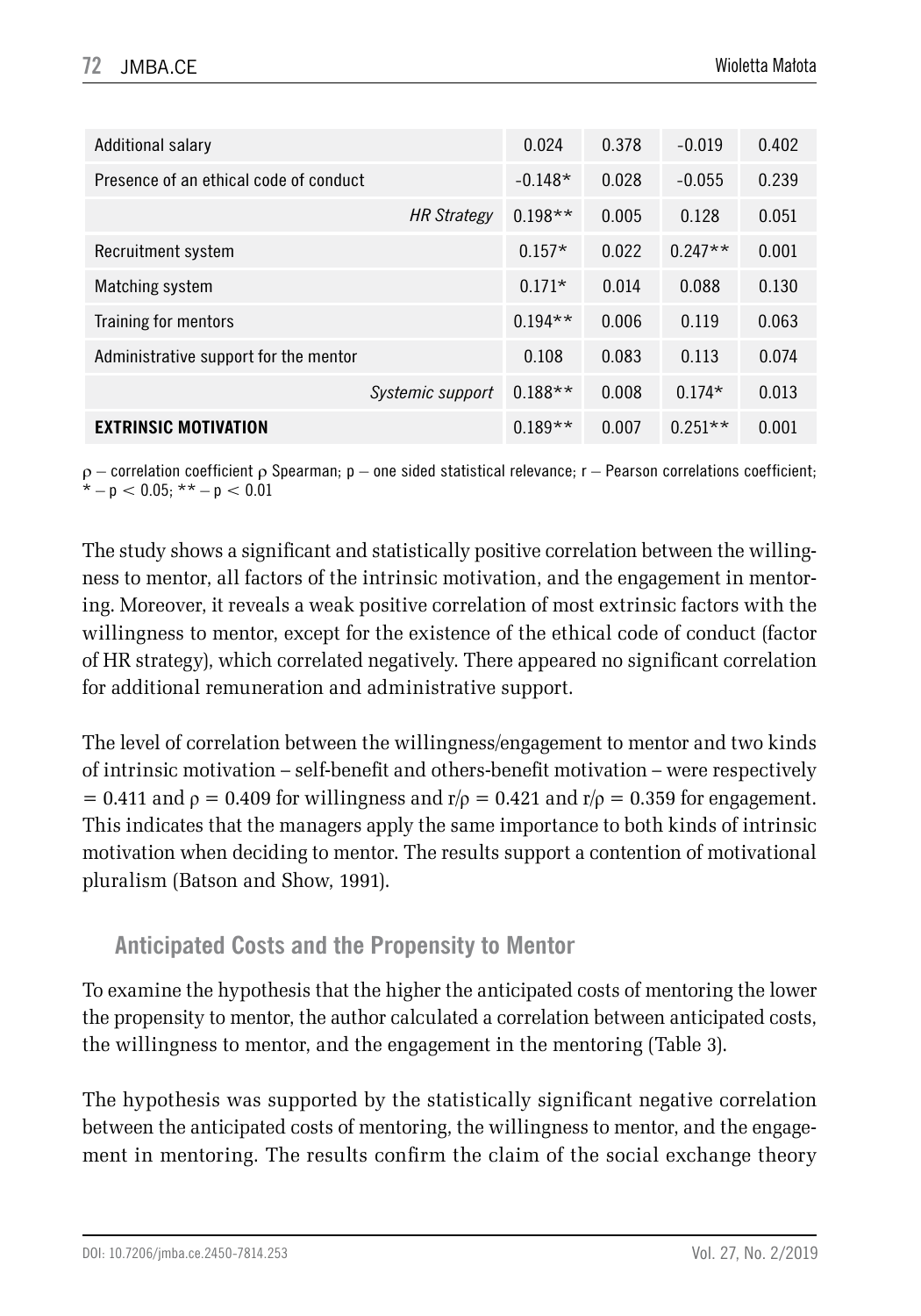(Homans, 1961, p. 13), which states that people engage in activities after assessing their cost and benefits, in which the latter exceeds the cost.

#### **Table 3.** Correlation between anticipated costs, the willingness to mentor, and engagement in mentoring

|                         | <b>Costs of mentoring</b> |       |  |  |  |
|-------------------------|---------------------------|-------|--|--|--|
|                         | $r/\rho$                  | D     |  |  |  |
| Willingness to mentor   | $-0.286***$               | 0.001 |  |  |  |
| Engagement in mentoring | $-0.311***$               | 0.001 |  |  |  |

r – correlation coefficient r Pearson;  $ρ$  – correlation coefficient  $ρ$  Spearman;  $p$  – one sided statistical relevance;  $***- p < 0.01$ :  $***- p < 0.001$ 

#### **Previous Experience as Mentor and the Propensity to Mentor**

Noteworthy, previous mentoring experience that enabled one to gain insight the into real costs of mentoring influences future decisions to mentor (Table 4).

**Table 4.** Correlation between having and not having previous experience as a mentor and the willingness/engagement to mentor

|                         |                                      | <b>Costs of mentoring</b> |                                         |       |
|-------------------------|--------------------------------------|---------------------------|-----------------------------------------|-------|
|                         | Not having experience<br>as a mentor |                           | <b>Having experience</b><br>as a mentor |       |
|                         | $r/\rho$                             | р                         | $r/\rho$                                | р     |
| Willingness to mentor   | $-0.228*$                            | 0.011                     | $-0.169$                                | 0.089 |
| Engagement in mentoring | $-0.245**$                           | 0.007                     | $-0.262*$                               | 0.017 |

r – correlation coefficient r Pearson;  $ρ$  – correlation coefficient  $ρ$  Spearman;  $p$  – one-sided statistical relevance;  $* - p < 0.05$ ;  $** - p < 0.01$ 

The study shows a statistically significant negative correlation between the anticipated costs of mentoring and the engagement in mentoring in both groups of respondents. Moreover, it shows a statistically significant negative correlation between anticipated costs of mentoring and the willingness to mentor, however only in the group of managers without previous experience in mentoring. The results may indicate that managers without previous experience as mentors may estimate the cost of mentoring higher,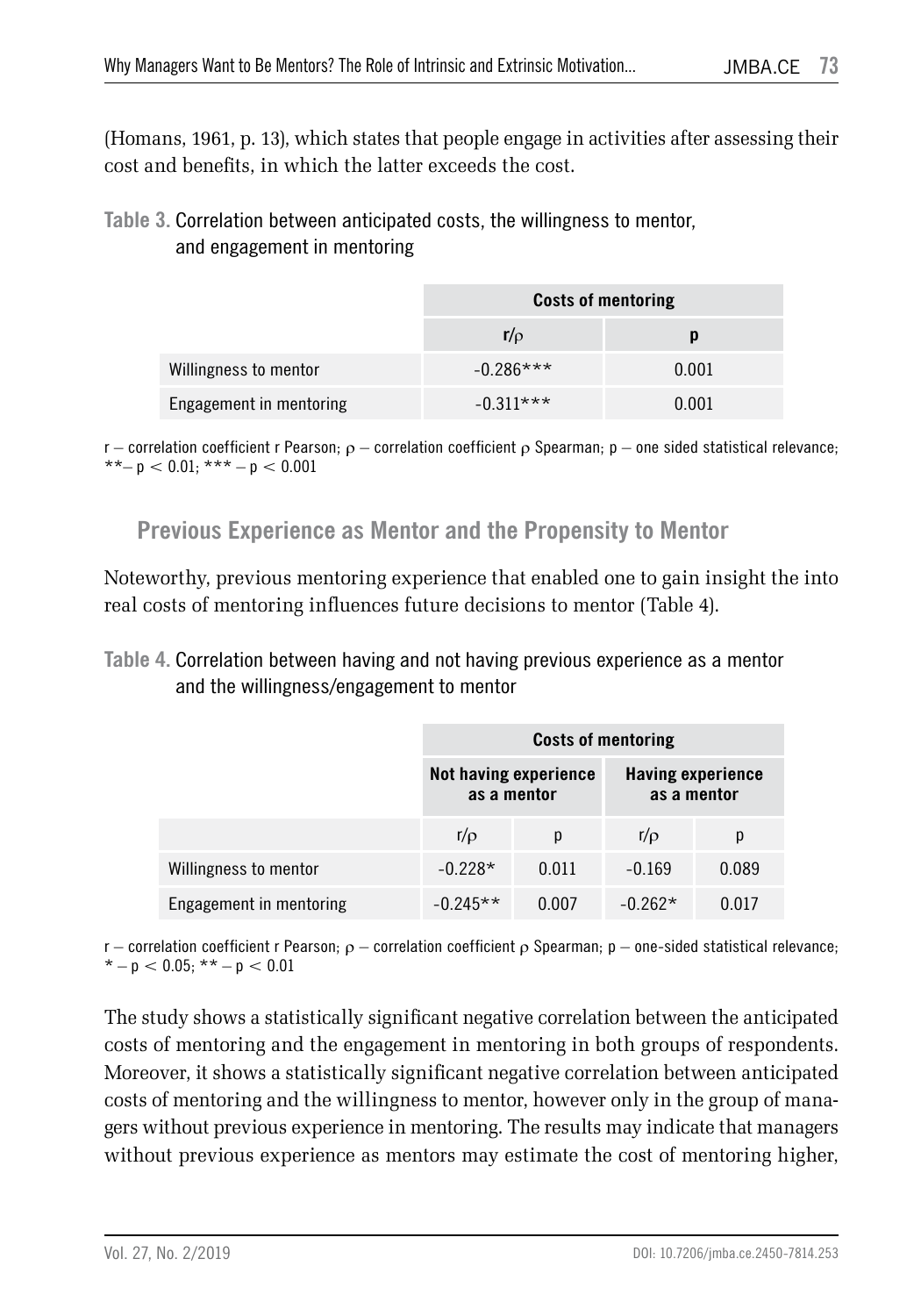which negatively influences their propensity to mentor, whereas the managers with previous experience in mentoring have a realistic insight into the costs, so they do not estimate them too high or view them as a factor preventing from taking this role in the future. These results aligned with the claim of Kalbfleisch's mentoring enactment theory (2007).

### **Do Anticipated Costs of Mentoring Discourage Managers from Mentoring?**

The study calculated the average value of the costs so as to evaluate whether the respondents who declared the willingness to mentor gave the anticipated costs of mentoring higher values than those who did not declare their willingness to mentor. The respondents unwilling to mentor have an average of 18.37 with a standard deviation of 6.54 while the respondents willing to mentor have an average of 16.88 with a standard deviation of 4.91. The T-student test for independent samples shows that the divergence is not statistically relevant. The average value of costs is higher for a group "unwilling to mentor," but the difference is too small that it could be recognized as statistically relevant, considering the huge disproportion in the quantity of both groups. Thus, one cannot conclude that a level of anticipated costs is the reason for the "unwillingness to mentor."

### **How Does Previous Experience as a Mentor or Mentee Influence the Assessment of Anticipated Costs?**

Previous experience in the role of a mentor occurred among 39.2% of respondents  $(n = 166)$ . 98.5% of that group was satisfied with their experience. Mentee experience declared 36.7% of respondents, with 90.2% among them satisfied with the role. Tables 5 and 6 show the correlation between previous mentor/mentee experience and the propensity to mentor.

**Table 5.** Mean value of the willingness to mentor and engagement in mentoring in a group, with and without previous mentor experience

|                         |       | Experience in the role of a mentor |       |           |            | <b>Test</b> |       |
|-------------------------|-------|------------------------------------|-------|-----------|------------|-------------|-------|
|                         | no    |                                    | yes   |           |            |             |       |
|                         | M     | <b>SD</b>                          | M     | <b>SD</b> | t/Z        | df          |       |
| Willingness to mentor   | 3.18  | 1.06                               | 4.00  | 0.92      | $-4.88***$ | 166         | 0.001 |
| Engagement in mentoring | 13.46 | 3.09                               | 15.26 | 3.11      | $-3.65***$ | 164         | 0.001 |

 $M$  – mean value; SD – standard deviation;  $t/Z$  – test statistic; df – degrees of freedom;  $p$  – one-sided statistical relevance;  $*** - p < 0.001$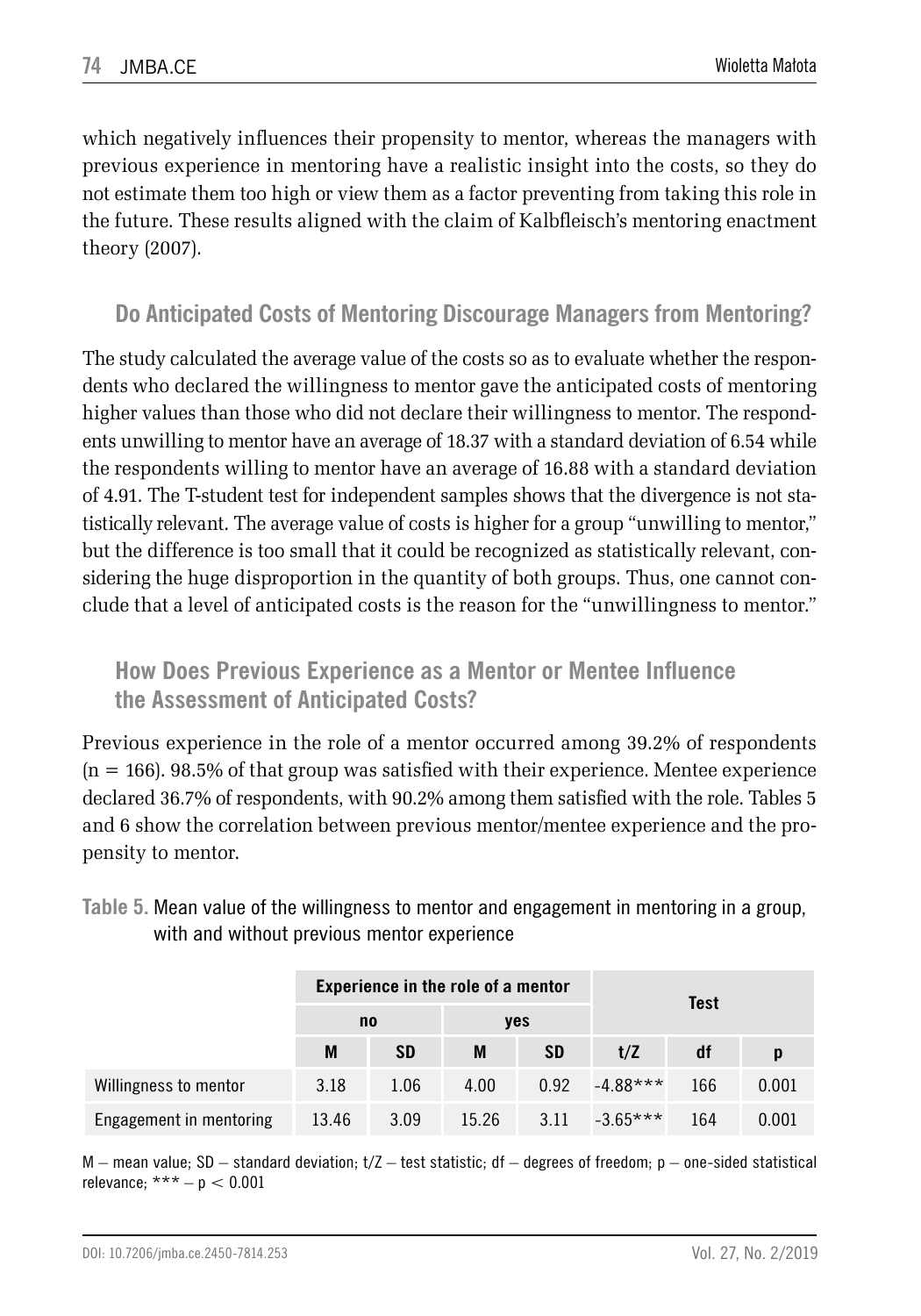**Table 6.** Mean value of the willingness to mentor and engagement in mentoring in a group, with and without previous mentee experience

|                         |       | Experience in the role of a mentee |       |           |            |     |       |
|-------------------------|-------|------------------------------------|-------|-----------|------------|-----|-------|
|                         |       | no                                 | yes   |           | Test       |     |       |
|                         | M     | <b>SD</b>                          | M     | <b>SD</b> | t/Z        | df  |       |
| Willingness to mentor   | 3.26  | 1.06                               | 3.92  | 1.01      | $-3.90***$ | 166 | 0.001 |
| Engagement in mentoring | 13.51 | 3.22                               | 15.29 | 2.89      | $-3.56***$ | 164 | 0.001 |

 $M$  – mean value; SD – standard deviation;  $t/Z$  – test statistic; df – degree of freedom;  $p$  – one-sided statistical relevance;  $*** - p < 0.001$ 

Both situations (Table 5 and 6) show statistical relevance in intergroup differences, which confirms the claim that managers with a previous mentor or mentee experience declare higher willingness to mentor and engagement in mentoring than managers who lack such experience.

### **Which Factors of Costs Seem the Most Important for Managers?**

The managers who execute the role of a mentor may experience its different negative aspects, burdens, and sacrifices. Thus, Table 7 shows the importance of the most common factors of costs on the propensity to mentor, selected from mentoring literature.

**Table 7.** Correlation ρ Spearman between the willingness to mentor and engagement in mentoring and the importance of costs of mentoring of individual factors

| Costs                                                              | Willingness<br>to mentor |       | <b>Engagement</b><br>in mentoring |       |
|--------------------------------------------------------------------|--------------------------|-------|-----------------------------------|-------|
|                                                                    | $\rho$                   | p     | $\rho$                            | p     |
| Mentoring takes too much time                                      | $-0.356**$               | 0.000 | $-0.389**$                        | 0.000 |
| Mentoring demands investment of a great deal<br>of personal energy | $-0.306**$               | 0.000 | $-0.434**$                        | 0.000 |
| Lack of mentee's achievement may destroy a mentor<br>reputation    | $-0.193*$                | 0.013 | $-0.200**$                        | 0.010 |
| Mentoring brings more problems than benefits                       | $-0.239**$               | 0.002 | $-0.198*$                         | 0.011 |
| Mentoring relationship may be unhealthy and unfriendly             | $-0.083$                 | 0.288 | $-0.138$                          | 0.076 |
| Mentee may take my position                                        | $-0.056$                 | 0.470 | $-0.092$                          | 0.237 |

ρ – correlation coefficient ρ Spearman; p – two-sided statistical relevance; \* – p < 0.05; \* \* – p < 0.01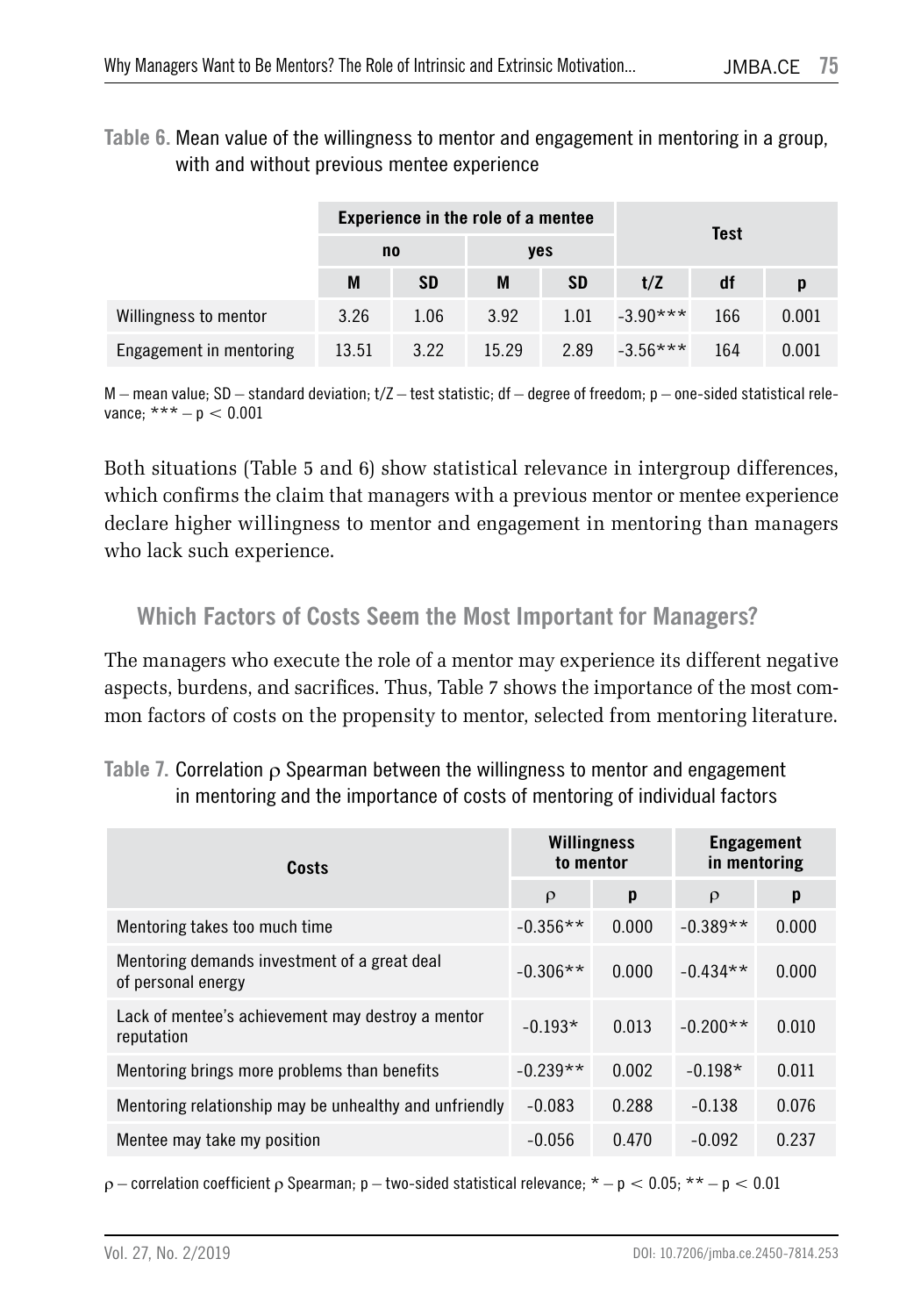The strongest negative correlation with the willingness to mentor and engagement in mentoring appears toward the investment of time and personal energy. Both elements are the greatest influencers in the decision to mentor. These two costs may be called "factors of internal locus" as their locus is placed in the mentor him/herself. Other four costs may be called "factors of external locus" as their locus of control remains outside of the mentor. The low importance of external costs' factors in the propensity to mentor may indicate that managers have a positive perception of mentoring relationships, and they do not see them as a burden, or they know how to handle them, even when they become troubling. The author recommends further research regarding the perception of the factors of external locus.

The results of the study confirm the hypothesis that, for managers, the costs of internal locus of control are more important than the cost of external locus of control.

### **How Does a Managerial Level Moderate the Perception of Anticipated Costs and Their Importance for the Propensity to Mentor?**

To evaluate how a managerial level moderates the perception of individual costs, the study evaluated the rank of the average value of costs by three kinds of managers. Figure 1 presents the importance of individual costs on the scale from 1 (not important at all) to 5 (very important).



**Figure 1.** The average value of individual costs of mentoring by three managerial levels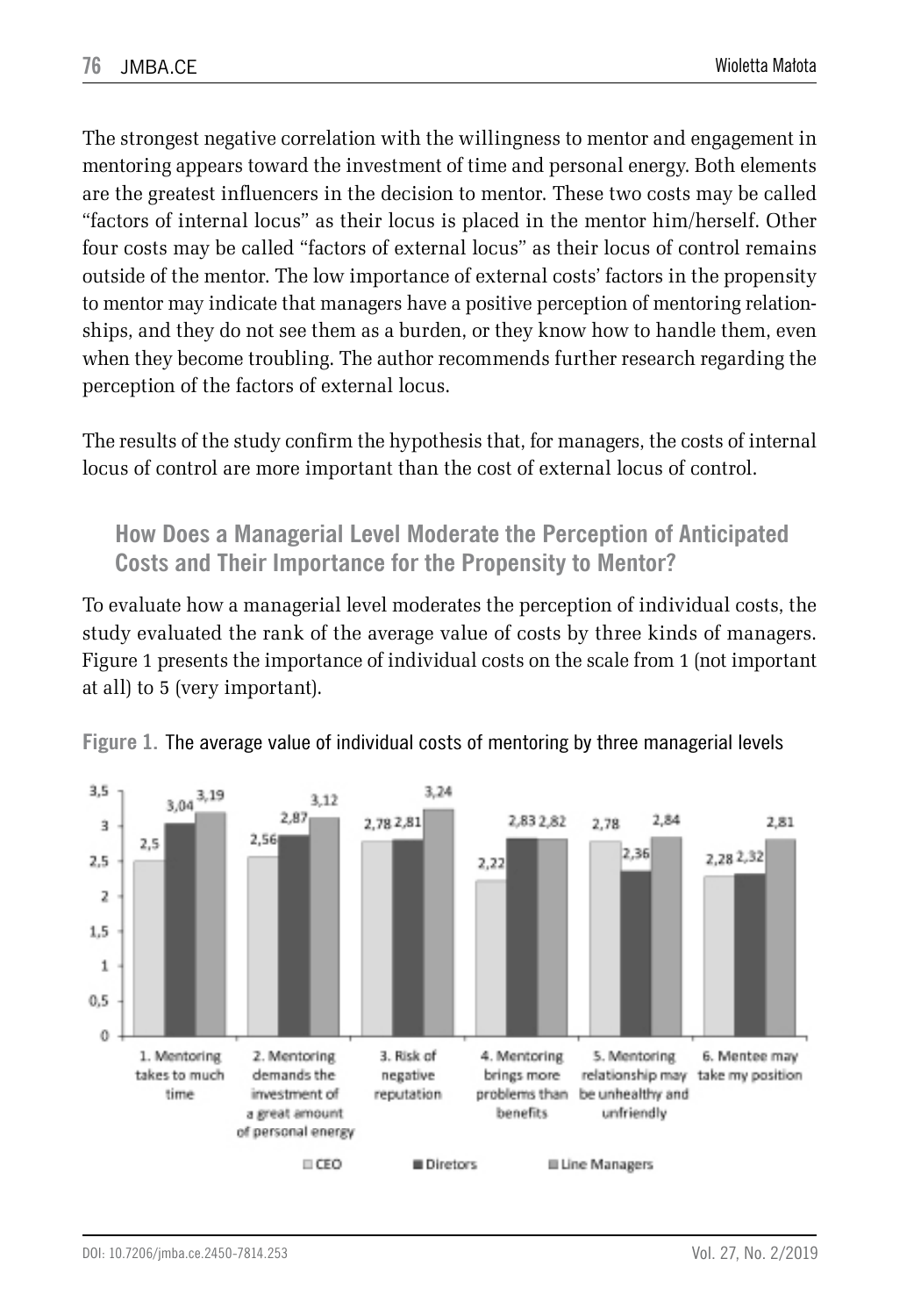The data shows that – among the three levels of managers – line managers estimate the anticipated costs of all six cost factors the highest. Conventional wisdom tells us that managers do not want to assume the role of a mentor as they fear that the mentee (more skilled after mentoring) may replace the mentor in his/her position. However, the results do not confirm such claim, as this factor of costs of mentoring (Figure 1, Column 6) emerged as the lowest among all six kinds of costs. As the average value of this factor – in the case of line managers – was considerably higher than among the CEOs and directors, the study calculated the statistical relevance of the difference. The average value of this factor for line managers emerged as 2.81, with standard deviation of 1.09, and was higher than the average value for managing directors of 2.31 (a joint group of CEOs and directors, as the group of CEOs was too small), with the standard deviation of 1.23 (Figure 2). The U Mann-Whitney test shows that the given difference is statistically relevant,  $Z = -3.02$ ,  $p < 0.01$ .





The importance of the anticipated cost of mentoring in the risk to be replaced by a mentee was evaluated by two moderators: age of managers (under 40 and over 40 years  $\delta$ old)<sup>2</sup> and the size of the organization (medium and large). The average value for this factor of costs in the group of managers under 40 years is 2.73, with standard deviation 1.14, which is close to the average value in the group of managers aged over 40 (2.42 with a standard deviation of 1.2). The U Mann-Whitney test shows that the given difference is not statistically relevant,  $Z = -1.80$ ,  $p > 0.05$ .

The average value for this factor of costs in the group of managers employed in medium organizations is 2.73, with the standard deviation 1.17, which equals the average value in the group of large organizations (2.73 with a standard deviation of 1.16).

<sup>&</sup>lt;sup>2</sup> The division of respondents regarding age for two groups of 20–40 years old and of over 41 years old was done in order to establish comparable group sizes (56,1% and 43,9%) and statistical relevance.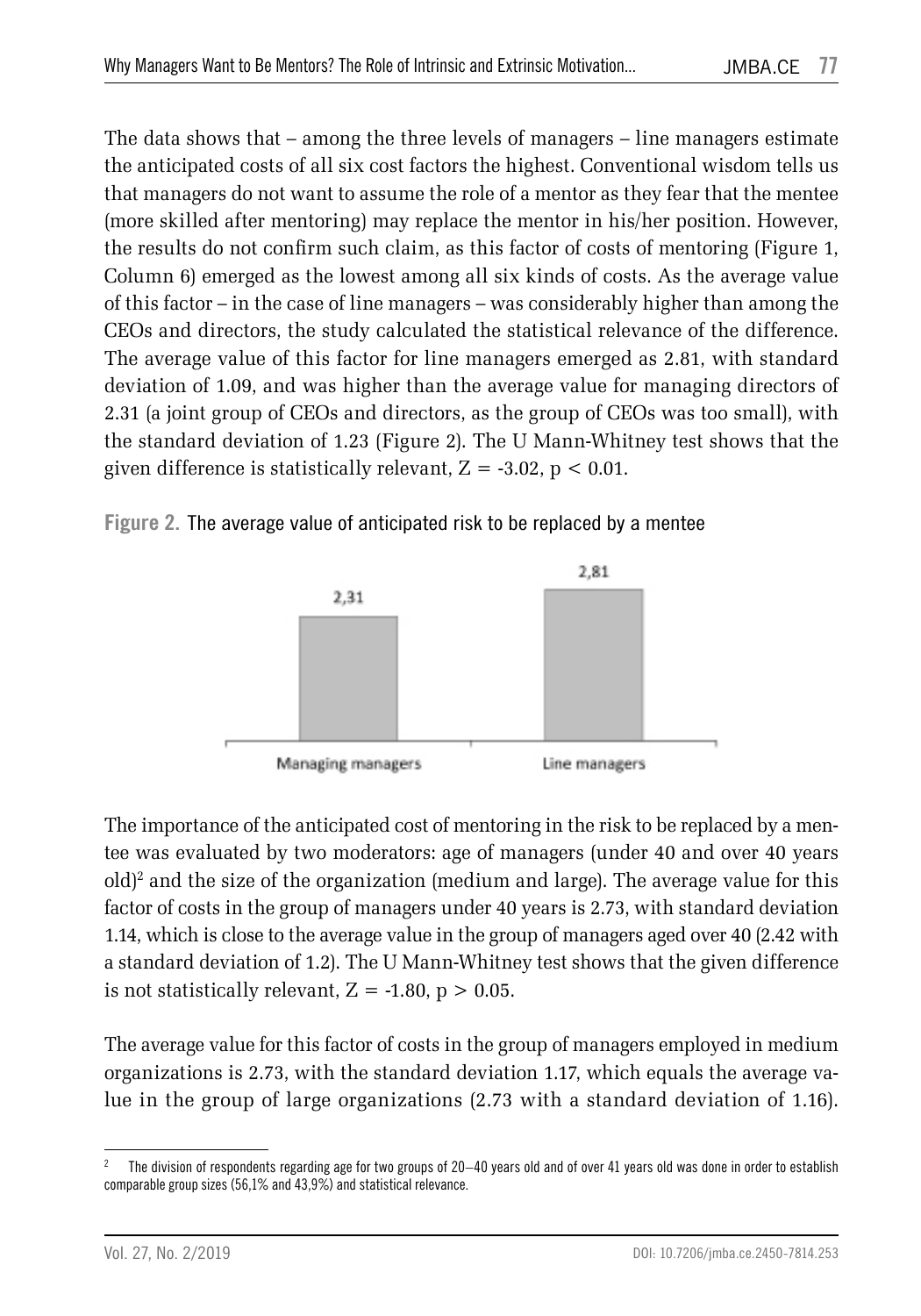The U Mann-Whitney test reveals that this difference is not statistically relevant,  $Z = -0.08$ ,  $p > 0.05$ .

Therefore, only line managers apply considerable value to this factor of costs; however, its intensity is not moderated by manager age or the size of a company. It seems that the perception of the risk of replacement be a mentee is universal for line managers regardless of their age and the company size. The explanation of this phenomenon may lie in the nature of line manager position, who possesses operational skills that compete with the broader, more general and unique competencies of directors and CEOs. This may allow the latter more feeling of security that they will not to be easily replaced.

## **General Discussion**

The results of the current study give more insight into the cognitive pattern of deciding to mentor. The first part of the study examined the motivational factors for mentoring, while the (current) second part scrutinizes the perceived costs of mentoring and their influence on the propensity to mentor. Knowing both aspects – the kind of motivation and the role of costs – we may profile a cognitive pattern for deciding to mentor.

The study confirms the general phenomenon that managers want to be mentors in an organization within formal mentoring programs. The first part of the study confirms that such decisions are driven by intrinsic motivation, whereas extrinsic motivations like external organizational incentives or gratifications are of no importance. The managers want to be mentors both for altruistic and egoistic reasons, that is, for self- -benefit and others-benefit. The results indicate that managers emphasize both motives the same.

This motivational pattern agrees with the contention of the theory of motivational pluralism and constitutes a reflection on how managers adapt their behavior to a new work context. Thus, the study observes a shift from altruistic motives as exclusive motivation – proposed in traditional mentoring (Chandler and Kram, 2004, p. 12) – to motivational pluralism.

The current study confirms that the perception of anticipated costs of the role of mentor influences the propensity to mentor. The general conclusion is that the higher the anticipated costs, the lower the propensity to mentor.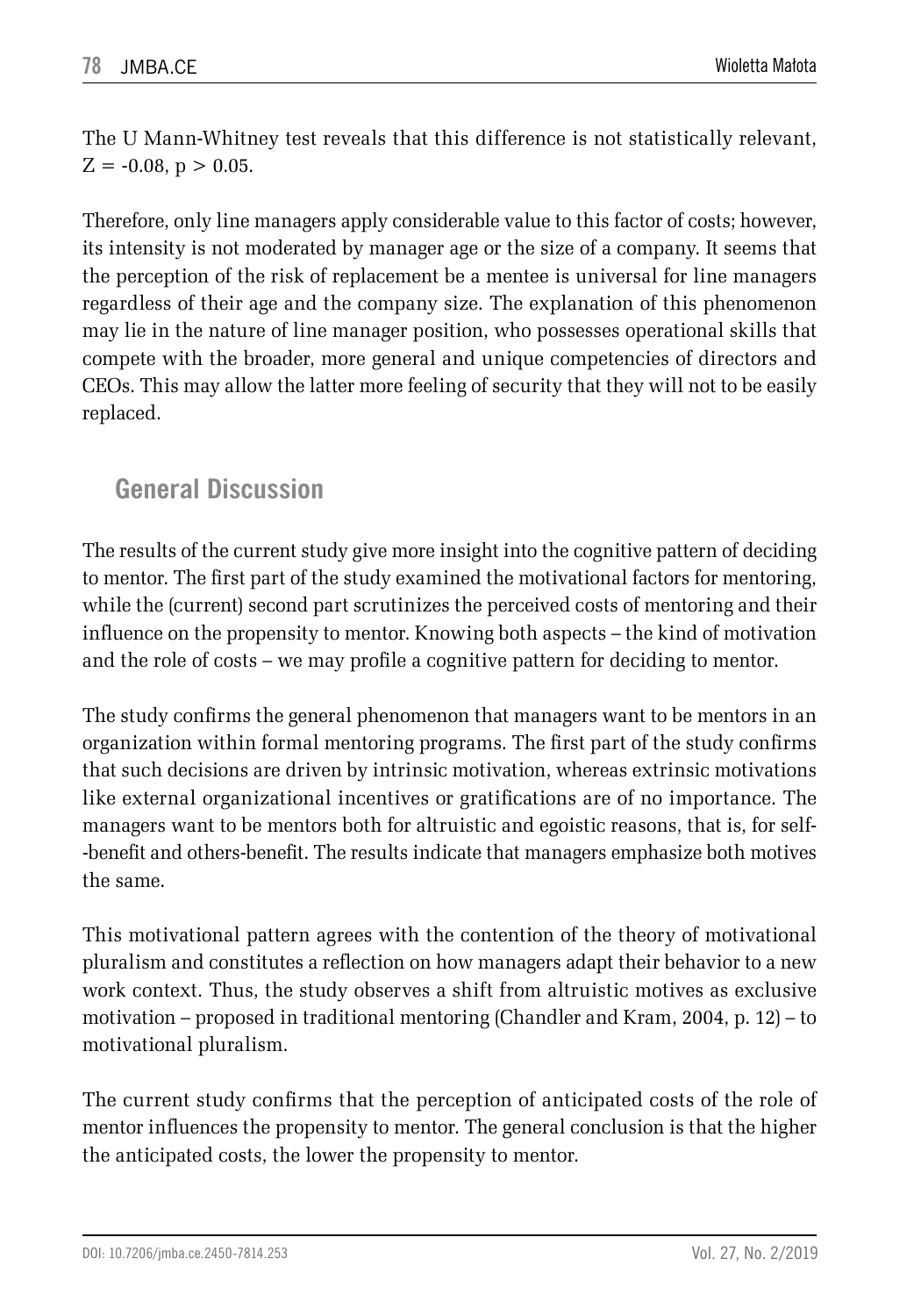Second, factors with the internal locus of control – the investment of time and energy – are regarded as the most important by managers. However, the four cost factors of external locus of control do not discourage managers to mentor; these are the negative perception of a mentor when a mentee does not succeed, possible problems in the mentor- -mentee relationship, unhealthy relationship, or the risk of replacement by the mentee.

Third, the study observes a discrepancy in the perception of the risk of replacement by a mentee between line managers and managing managers. The former stress this risk much more than the latter. As the greatest demand for mentors in organizations occurs among the line managers, it is of utmost importance that we more thoroughly research the possible reasons of such cognitive pattern among the line managers, so that we know how to change this negative perception that influences the propensity to mentor.

Fourth, the study confirms that previous experiences as a mentor or mentee positively impact the propensity to mentor. Moreover, managers with previous experience as mentors or mentees estimate the anticipated costs of mentoring lower than the managers without such previous experience, thus the former influence a higher propensity to mentor.

The general conclusion from both parts of the study is that there occurs the same cognitive pattern in deciding to mentor when considering the kinds of motivation and the costs of mentoring. In both cases, managers are driven by internal factors: in the case of motivation, by intrinsic motives while, in the case of the costs of mentoring, by the costs that have the internal locus of control (the investment of time and energy). The managers who decide to mentor relate to themselves, which means to the factors that they can influence and shape themselves, as even the anticipated external burden of mentoring does not prevent them from becoming mentors.

The general conclusion from the study for organizational behavior practices is that HR departments should not ask, "Which gratification or incentives should we offer managers for them to become mentors?"; but instead ask "How can we ensure that managers as mentors develop their skills?" and "How to prepare the managers to the role of mentors so that they do not view the burden of time and personal energy as overwhelming?" In view of the research findings, HR activities that directly aim to raise managers' external motivation with gratification or incentives may turn out to be ineffective. Instead, what may be a better solution is a strategy that addresses the factors of intrinsic motivation and the costs of mentoring with the internal locus of control.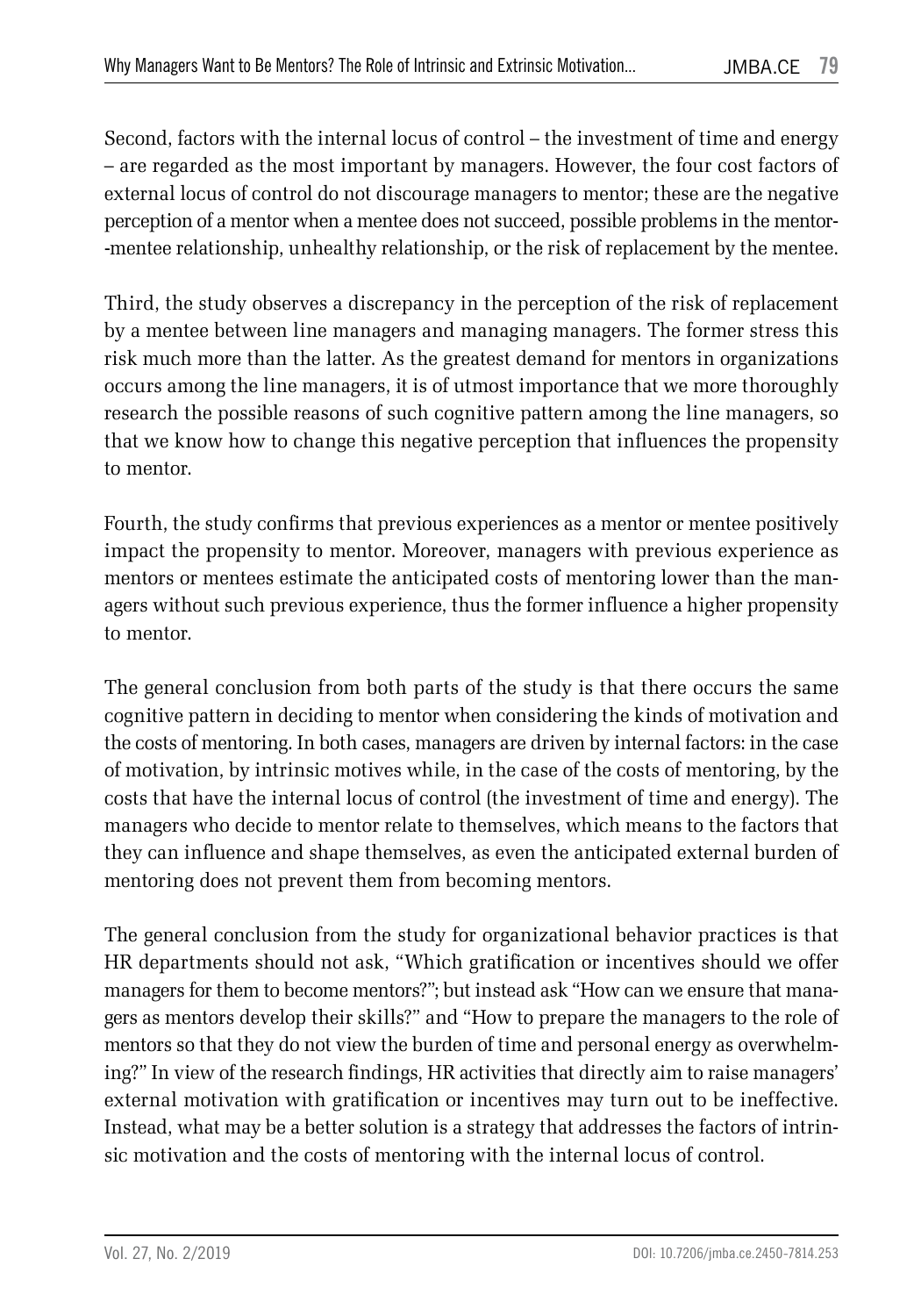Another practical application of the findings may be for organizations that plan to create a pool of mentors to first offer the managers to experience being mentees since former mentees have a high probability to become prospective mentors. The recognition of this cognitive pattern of deciding to mentor may help HR departments in organizations to ensure such a working environment that supports managers to become mentors.

## **Research Limitations**

There are limitations to this study. As the majority of respondents declared propensity to mentor, the group of managers who did not want to mentor was too small for in-depth exploration with statistical significance of their motivational and behavioral pattern of not to be a mentor. As the research was conducted among Polish managers, further work must validate the results for other cultures. The majority of the respondents worked in large companies, so the results reflect the cognitive pattern of managers in the organizational culture of large companies. Future investigation should also distinguish the role of gender in the cognitive pattern.

### **Originality/Values**

The current study contributes to existing research, theory, and practice in the field of organizational behavior in the context of mentoring. Most of the studies in mentoring address different aspects of the mentee and focus less on mentor's motivation, his/her perception of costs of being a mentor, and the cognitive pattern of deciding to mentor. Thus, the above findings – about the kind of motivation that is important when deciding to mentor and the kind of costs that may negatively impact the decision – are essential for the theory of organizational behavior and organizational practices.

#### **References**

- Ajzen, I. (1991). The theory of planned behaviour. *Organizational Behaviour and Human Decision Processes*, *50*, 179–211, https://doi.org/10.1016/0749-5978(91)90020-T
- Ajzen, I. (2005). *Attitudes, personality, and behaviour*. Berkshire, England: McGraw Hill International.
- Allen, T.D., Poteet, M.L., Russell, J.E.A. and Dobbins, G.H. (1997). A field study of factors related to willingness to mentor others. *Journal of Vocational Behaviour*, *50*, 1–2, https://doi.org/10.1006/jvbe.1995.1525
- Allen, T.D. (2004). Protégé selection by mentors: contributing individual and organizational factors, *Journal of Vocational Behaviour*, *65*, 469–483, https://doi.org/10.1016/j.jvb.2003.07.003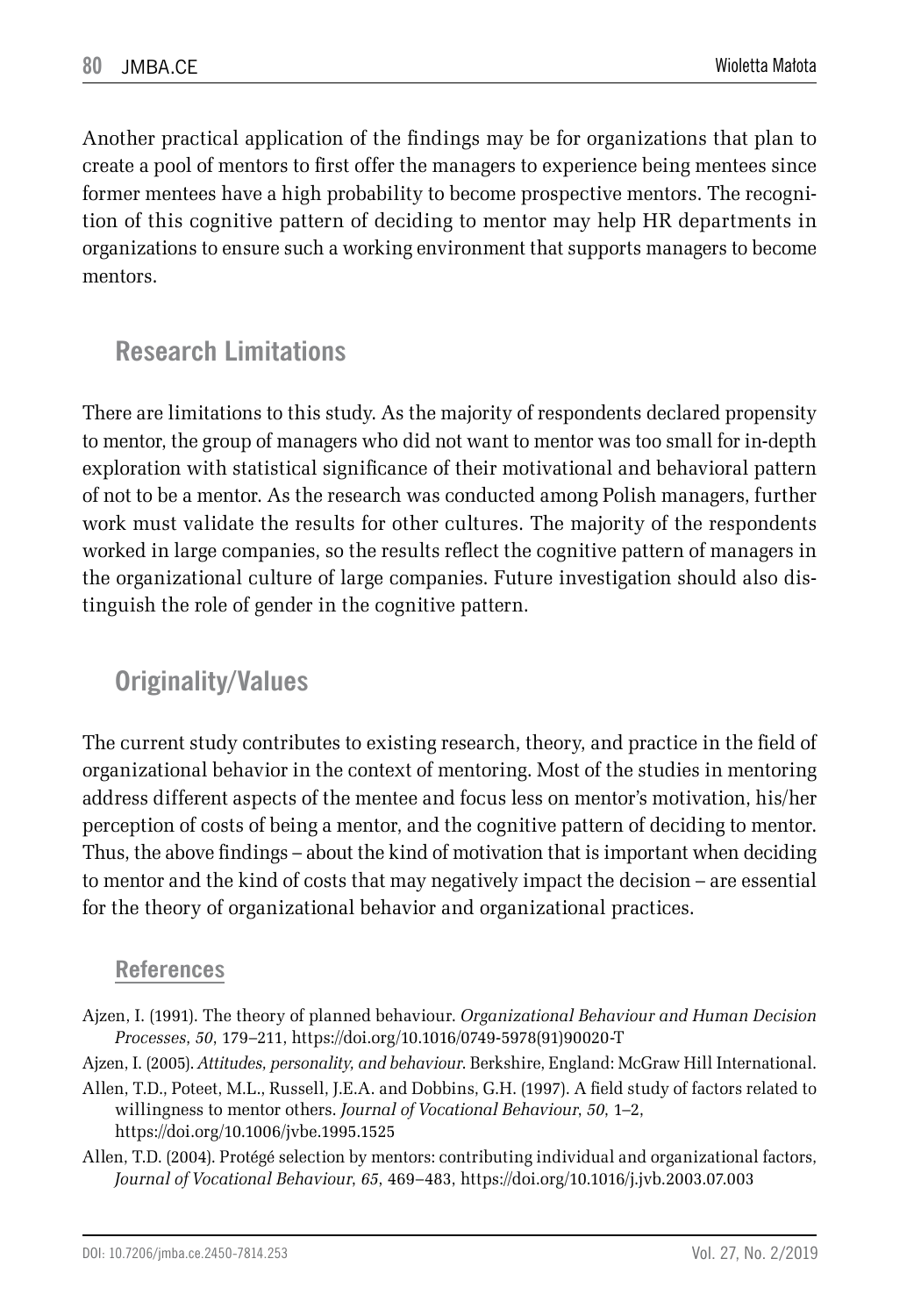- Batson, C.D. and Show, L.L. (1991). Encouraging words concerning the evidence for altruism, *Psychological Inquiry*, *2*, 159–168, https://doi.org/10.1207/s15327965pli0202\_17
- Clutterbuck, D. (2016). What about mentee competences, 72–83. In: G. Lane and D. Clutterbuck (eds.), *The Situational Mentor*. London and New York: Routledge.
- Ehrich, L.C., Hansford, B. and Tennent, L. (2004). Formal mentoring programs in education and other professions: A review of the literature. *Educational Administration Quarterly*, *40*, 518–540, https://doi.org/10.1177/0013161X04267118
- Halatin, T.J. and Knotts, R.E. (1982). Becoming a mentor: are the risk worth the rewards? *Supervisory Management*, *27*(20), 27–29.
- Higgins, M.C. and Kram, K.E. (2001). Reconceptualising mentoring at work: a developmental network perspective. *Academy of Management Review*, *26*(2), 264–288, https://doi.org/10.5465/amr.2001.4378023
- Homans, G.C. (1961). *Social behaviour: its elementary forms*. Oxford, Harcourt.
- Kalbfleisch, P.J. (2007). Mentoring enactment theory: describing, explaining, and predicting communication in mentoring relationship. In: B.R. Ragins and K.E. Kram, *Handbook in mentoring at work*. Sage: Thousand Oaks, https://doi.org/10.4135/9781412976619.n20
- Kram, K.E. (1985). *Mentoring at work*. University Press of America, Maryland,
- Kram, K.E. and Ragins B.R. (2007). The landscape of mentoring in the 21st century. In: B.R. Ragins and K.E. Kram (2007) (eds.), *The handbook of mentoring at work: theory, research, and practice*. Thousand Oaks: Sage, https://doi.org/10.4135/9781412976619.n27
- Lane, G. and Clutterbuck, D. (eds.) (2016). *The Situational Mentor*. London and New York: Routledge, https://doi.org/10.4324/9781315552873
- Małota, W. (2017). Motivational factors to be a mentor in formal mentoring in organisations. The role of intrinsic and extrinsic motivation in propensity to mentor. *Journal of Management and Business Administration. Central Europe*, *25*(4), 119–143, https://doi.org/10.7206/jmba.ce.2450-7814.210
- Murray, M. (2006). Innovations in performance improvement with mentoring. In: J. Pershing (ed.), *Handbook of human performance technology*. San Francisco: Pfeiffer.
- Newby, T.J. and Heide, A. (1992). The value of mentoring. *Performance Improvement Quarterly*, *5*(4), 2–15, https://doi.org/10.1111/j.1937-8327.1992.tb00562.x
- Ragins, B.R. (1997). Antecedents of diversified mentoring relationships. *Journal of Vocational Behavior*, *51*, 90–109, https://doi.org/10.1006/jvbe.1997.1590
- Ragins, B.R. and Kram, K.E. (eds.) (2007), *The handbook of mentoring at work: theory, research, and practice*. Thousand Oaks: Sage.
- Ragins, B.R. and Scandura, T.A. (1999). Burden or blessing? Expected costs and benefits of being a mentor. *Journal of Organisational Behaviour*, *20*, 493–509, https://doi.org/10.1002/(SICI)1099-1379(199907)20:4<493::AID-JOB894>3.0.CO;2-T
- Ryan, R. and Deci, E.L. (2000). Intrinsic and extrinsic motivations: classic definitions and new directions, *Contemporary Educational Psychology*, *25*, 54–67, https://doi.org/10.1006/ceps.1999.1020
- Standing, G. (2014). *A Precariat Charter. From Denizens to Citizens*. Bloomsbury. Kindle edition, https://doi.org/10.1093/acprof:oso/9780198728863.003.0005
- Turban, D.B. and Lee, F.K. (2007). The role of personality in mentoring relationships: formation, dynamics, and outcome. In: B.R. Ragins and K.E. Kram (eds.), *The handbook of mentoring at work: theory, research, and practice*. Thousand Oaks: Sage, California, https://doi.org/10.4135/9781412976619.n2